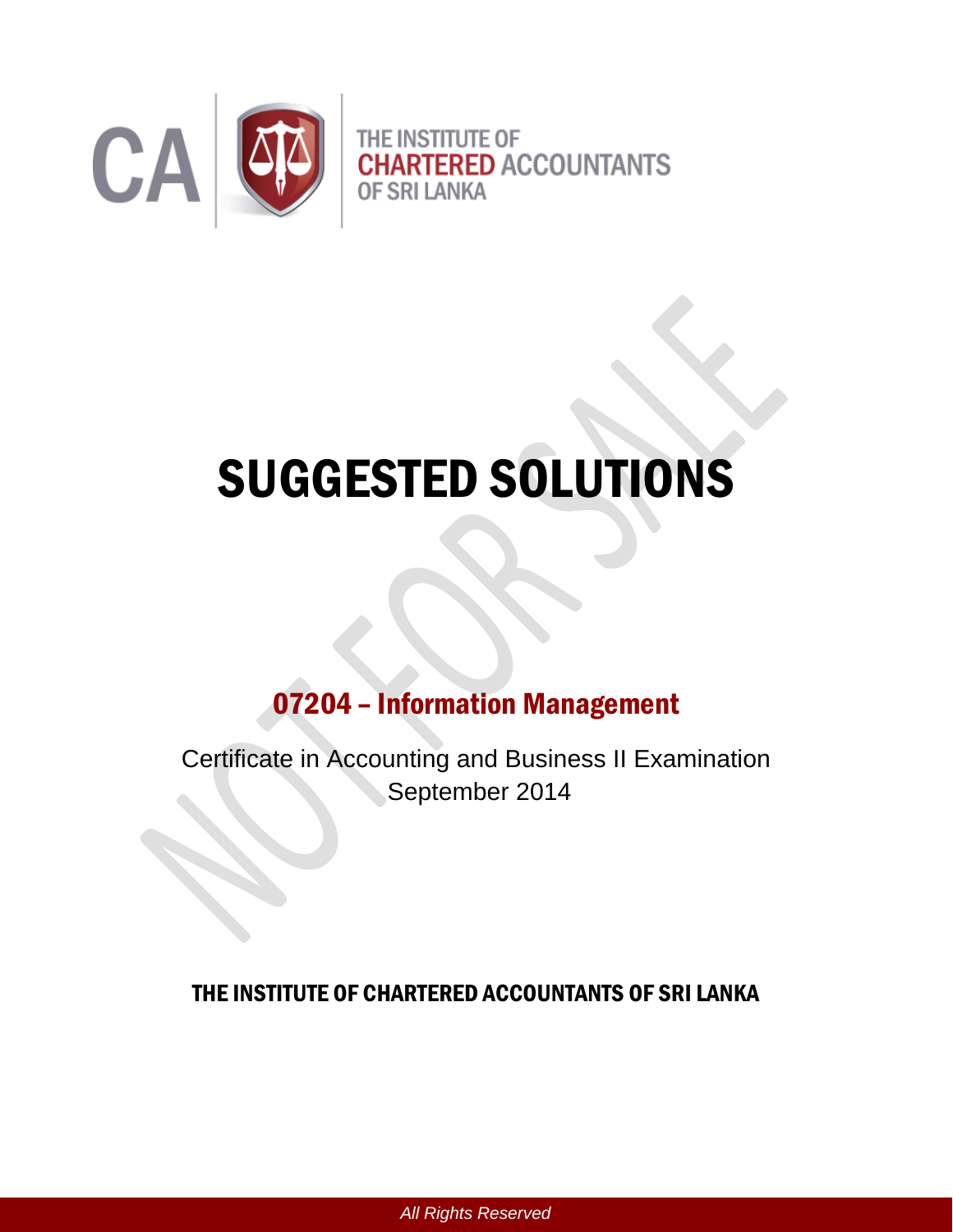#### (a) **Advantages of the Waterfall model (with respect to Super Holidays Ltd)**

- Each phase of development proceeds in strict order, without any overlapping or iterative steps – so, clear development for the company.
- Works well for smaller projects where requirements are well understood therefore suitable for Super Holidays Ltd.
- It is a linear model and linear models are the most simple to be implemented simplicity is important for Super Holidays Ltd.
- Documentation is produced at every stage of the Waterfall model development. This makes the understanding of the product designing procedure simpler for managers and staff of Super Holidays Ltd.

#### **Disadvantages of the Waterfall model (with respect to Super Holidays Ltd)**

- It is often very difficult for the customers to state all requirements explicitly at the beginning. So, not very suitable for this company.
- Once an application is in the testing stage, it is very difficult to go back and change something that was not well thought-out in the previous stage, particularly when computerisation happens for the first time.
- Limited user involvement. Super Holidays Ltd has to get limited users involved in development.
- System requirements are locked in after being determined which is not suitable for Super Holidays Ltd at all.

#### **Advantages of the Prototyping model (with respect to Super Holidays Ltd)**

- Effort of prototype is not wasted as it is always used good for Super Holidays Ltd to collectively give requirement.
- Increase in speed of delivery of the prototype Super Holidays Ltd wants to develop it fast, so this is a suitable model.
- Faster than the Waterfall model more appropriate for Super Holidays Ltd in view of the urgency.
- High level of user involvement from the start ideal for Super Holidays Ltd's requirement where the managers of all bungalows have to give their requirement.
- Less risky as technical/other problems are discovered early another plus point for Super Holidays Ltd.

#### **Disadvantages of the Prototyping model (with respect to Super Holidays Ltd)**

- Important features may have been left out of the prototype to simplify rapid implementation which can happen to Super Holidays Ltd if care is not taken to identify the important features.
- An implementation has no legal standings. Continual change tends to corrupt the structure of the prototype system.
- Maintenance is therefore likely to be difficult and costly which this company has to carefully look into.
- It is not clear how the range of skills, which is normal in software engineering teams, can be used effectively for this mode of development.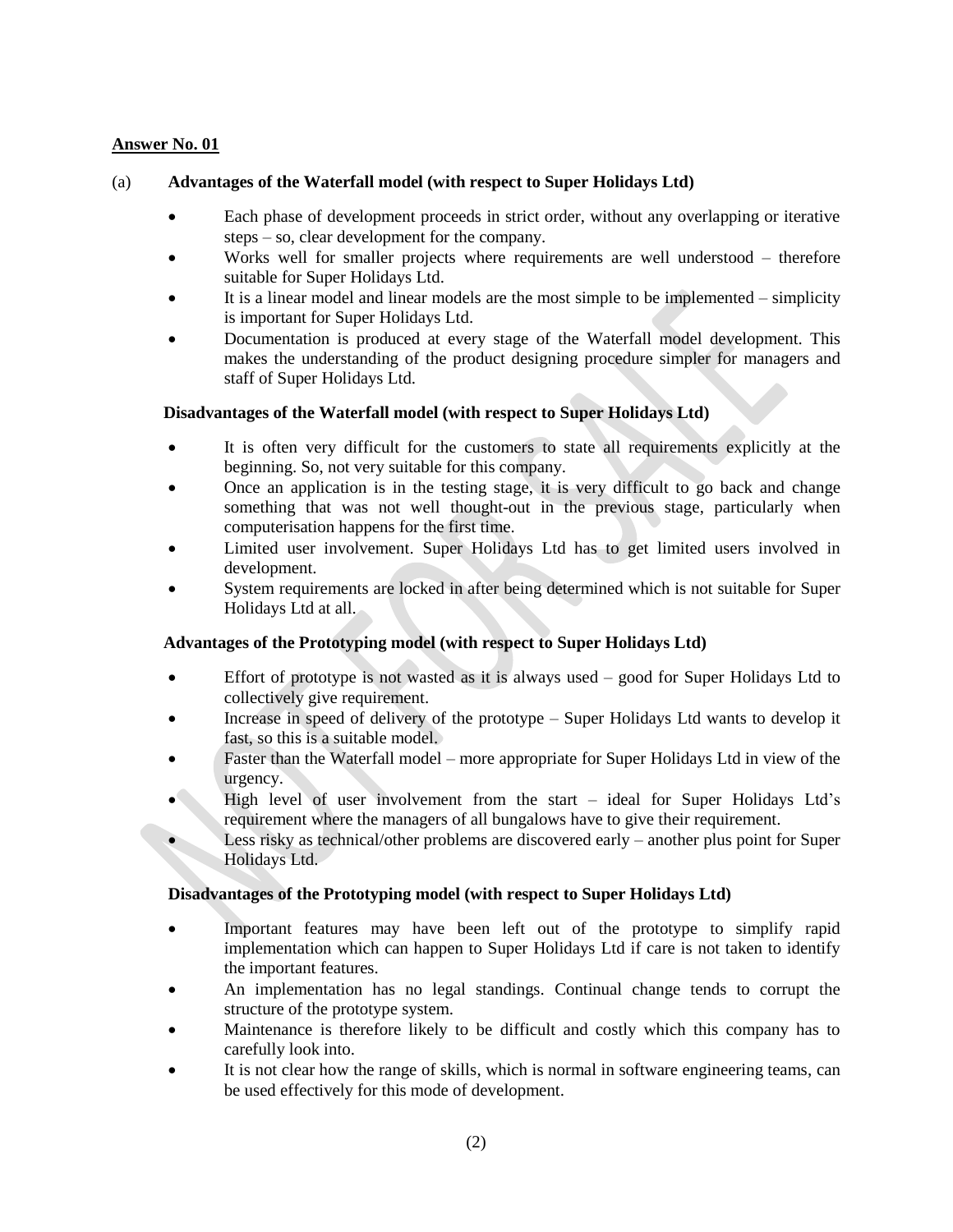Languages which are good for prototyping are not always best for the final product. These technical issues need to be carefully determined by the tech team for this company.

#### (b) **Prototyping Model**

A prototype (a small version of the system) can be used to clear the vague requirements. A prototype should be evaluated with the user participation.



The prototyping paradigm begins with communication. You meet with other stakeholders to define overall objectives for the software, identify whatever requirements are known. Prototype iteration is planned quickly, and modeling occurs. A quick design focuses on a representation of those aspects of the software that will be visible to end users. The quick design leads to the construction of a prototype. The prototype is deployed and evaluated by stakeholders, who provide feedback that is used to further refine requirements. Iteration occurs as the prototype is tuned to satisfy the needs of various stakeholders, while at the same time enabling you to better understand what needs to be done.

- (c) (i) TCP **Transmission Control Protocol** (**TCP**) is one of the core protocols of the Internet Protocol suite (IP), and is so common that the entire suite is often called *TCP/IP*. TCP provides reliable, ordered and error-checked delivery of a stream of octets between programs running on computers connected to a local area network, intranet or the public Internet. It resides at the transport layer.
	- (ii) IP The **Internet Protocol** (**IP**) is the principal communications protocol in the Internet Protocol suite for relaying datagrams across network boundaries. Its routing function enables internetworking, and essentially establishes the Internet. IP, as the primary protocol in the Internet layer of the Internet protocol suite, has the task of delivering packets from the source host to the destination host solely based on the IP addresses in the packet headers.
	- (iii) HTTP The **Hypertext Transfer Protocol** (**HTTP**) is an application protocol for distributed, collaborative, hypermedia information systems. HTTP is the foundation of data communication for the World Wide Web. [Hypertext](http://en.wikipedia.org/wiki/Hypertext) is structured text that uses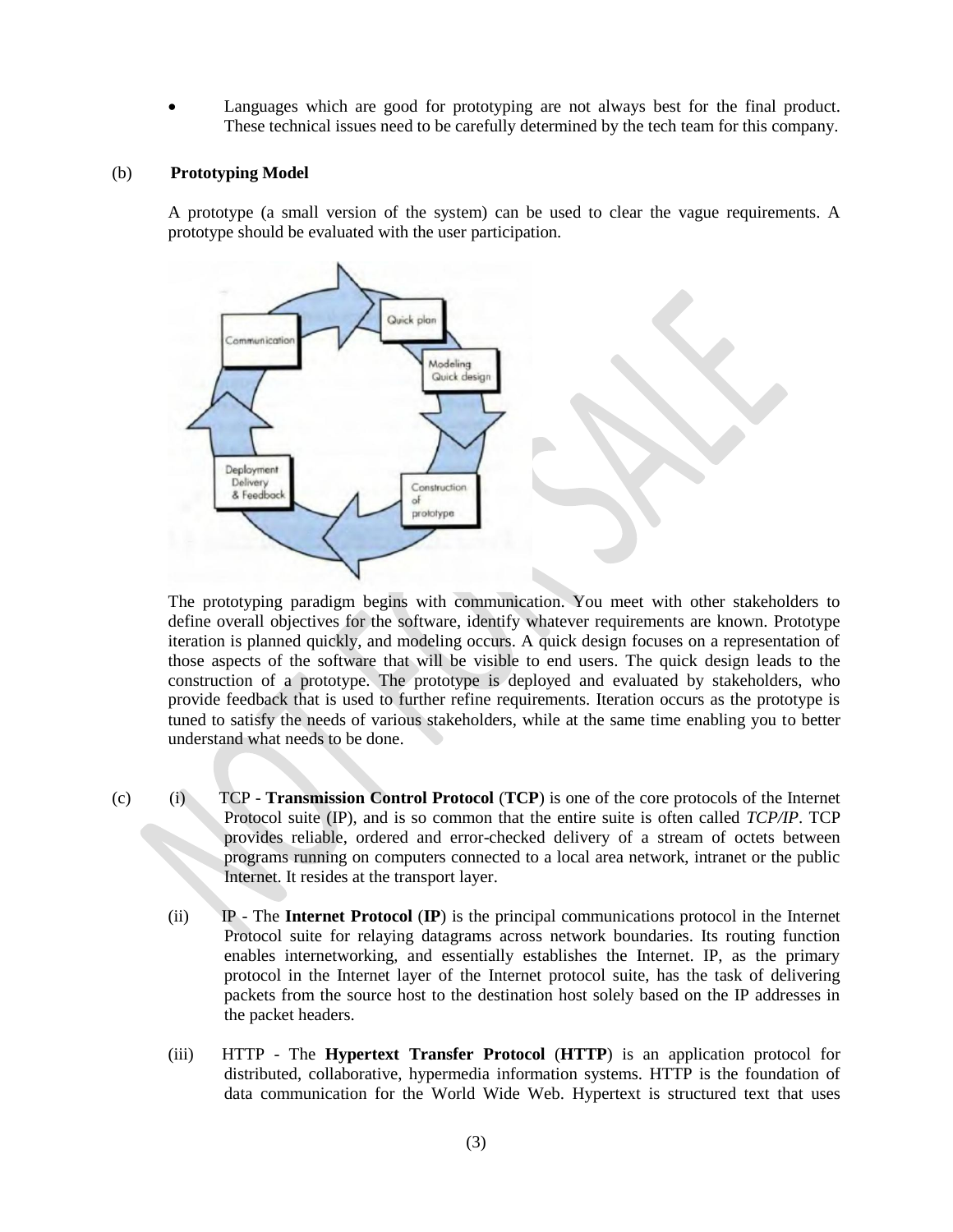logical links [\(hyperlinks\)](http://en.wikipedia.org/wiki/Hyperlinks) between [nodes](http://en.wikipedia.org/wiki/Node_%28computer_science%29) containing text. HTTP is the protocol to exchange or transfer hypertext.

(iv) FTP - The **File Transfer Protocol** (**FTP**) is a standard network protocol used to transfer [computer files](http://en.wikipedia.org/wiki/Computer_file) from one [host](http://en.wikipedia.org/wiki/Host_%28network%29) to another host over a [TCP-](http://en.wikipedia.org/wiki/Transmission_Control_Protocol)based network, such as the [Internet.](http://en.wikipedia.org/wiki/Internet) FTP is built on a [client-server](http://en.wikipedia.org/wiki/Client-server_model) architecture and uses separate control and data connections between the client and the server. FTP users may authenticate themselves using a clear-text sign-in protocol, normally in the form of a username and password, but can connect anonymously if the server is configured to allow it.

#### **Examiners' comments**

Majority of the candidates gave good answers for part (a), presenting the advantages and disadvantages of the Waterfall model and the Prototype model separately. However, they did not compare them with the company (Super Holidays Ltd) requirements.

Majority of the candidates gave good answers for part (b) with the diagram. But some of candidates did not understand the Prototype model and provided answers for the System Development Life Cycle (SDLC) - which is wrong. Again, candidates did not consider the Super Holidays Ltd case study.

Answers to part (c) were very poor. Although technical, this section was within the syllabus. Majority of the candidates did not understand the protocols and gave wrong answers.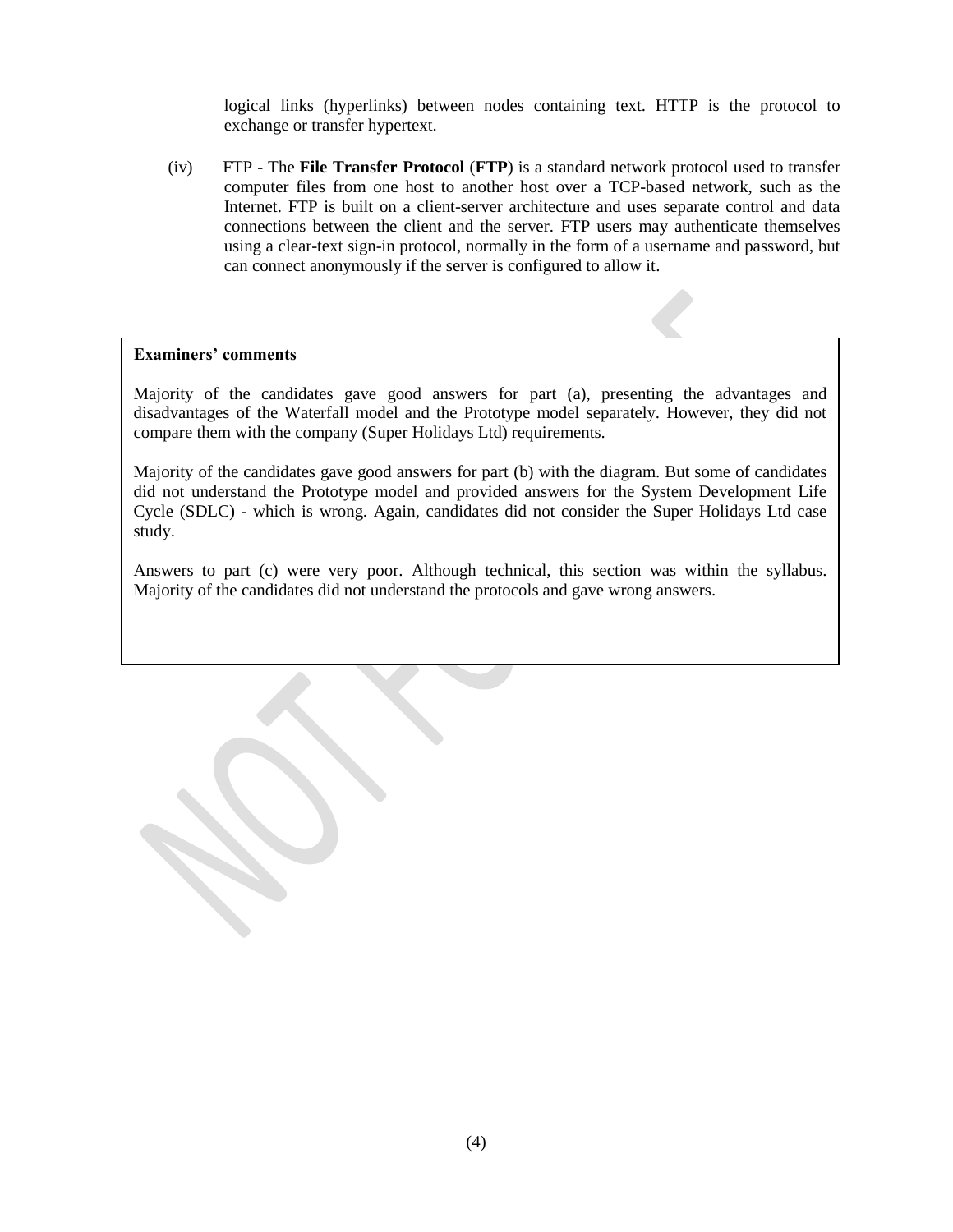#### (a) **Controls in Network Information Systems**

There are many controls in network Information Systems. In this section we are going to discuss following controls:

- Firewalls
- Intrusion Detection Systems
- Antivirus Software

#### **Firewalls**

The firewall acts like a gatekeeper that examines each user's credentials before access is granted to a network. The firewall identifies name, Internet Protocol (IP) addresses, applications, and other characteristics of incoming traffic. It checks this information against the access rules that have been programmed into the system by the network administrator. The firewall prevents unauthorised communication into and out of the network, allowing the organisation to enforce a security policy on traffic flowing between its network and other untrusted networks, including the Internet. Super Holidays Ltd has to carefully incorporate firewalls to prevent unauthorised access to their information.

#### **Intrusion Detection Systems**

In addition to firewalls, commercial security vendors now provide intrusion detection tools and services to protect against suspicious network traffic and attempts to access files and databases. Intrusion detection systems feature full-time monitoring tools placed at the most vulnerable places which is a necessity for Super Holidays Ltd as they update bookings and handle customer payments as well. The system generates an alarm if it finds a suspicious or anomalous event. Scanning software looks for patterns indicative of known methods of computer attacks, such as bad passwords, checks to see if important files have been removed or modified, and sends warnings of vandalism or system administration errors. Monitoring software examines events as they are happening to discover security attacks in progress. The intrusion detection tool can also be customised to shut down a particularly sensitive part of a network if it receives unauthorised traffic.

#### **Antivirus Software**

Defensive technology plans for both individuals and businesses must include antivirus protection for every computer. Antivirus software is designed to check computer systems for the presence of computer viruses. Often the software can eliminate the virus from the infected area. However, most antivirus software is effective only against viruses already known when the software was written. To remain effective, the antivirus software must be continually updated which is important for Super Holidays Ltd as it has real time updating information about customers.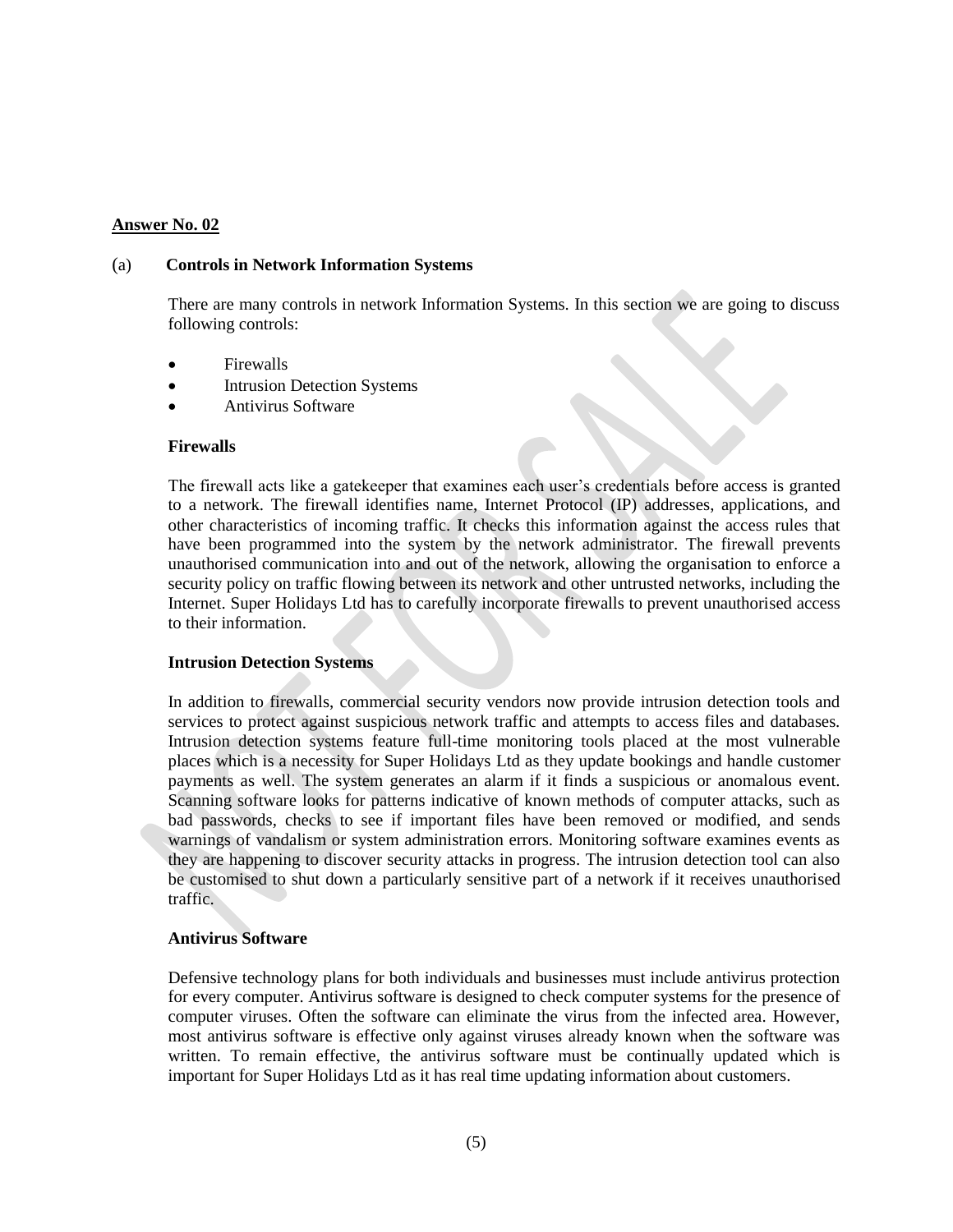#### (b) **Steps involved in disaster recovery planning**

- 1. Identify the scope and boundaries of the disaster recovery plan (DRP). Define the scope of the DRP. It provides an idea for limitations and boundaries of plan. It also includes audit and risk analysis reports for the institution's assets.
- 2. Carry out a Business Impact Analysis (BIA). What are the major financial losses from the disaster event?
- 3. Prepare actions to recover for each disaster. The detail actions to be laid down in the plan.
- 4. Get approval for the DRP from the senior management. Convincing senior management to approve the DRP is a key task.
- 5. Each business unit needs to understand its role in the plan and support to maintain it. In case of a disaster, each business unit has to be prepared for the action. To recover and to protect the critical systems in business unit, it has to understand the plan and follow it accordingly. It is also important to maintain and help in the creation of a plan for each individual business unit.
- 6. The DRP project team must implement the plan. After approval from upper management plan should be maintained and implemented. The implementation team should follow the guidelines procedures in the plan. The DRP should be reviewed periodically and the status should be checked.

#### (c) (i) **TPS - Transaction Processing Systems**

#### Features:

Batch Processing, Real Time Processing, Time Sharing, Transaction Processing, Performing operational matters, continuous availability, Data integrity, Ease of use, Modular growth, providing information to the MIS, back up procedures, recovery plans

- (ii) **MIS – Management Information Systems** A **management information system** (**MIS**) provides information that organisations require to manage themselves efficiently and effectively. Management information systems are typically computer systems used for managing. The five primary components are: 1) Hardware 2) Software 3) Data (information for decision making), 4) Procedures (design, development and documentation), and 5) People (individuals, groups, or organisations). Management information systems are distinct from other information systems because they are used to analyse and facilitate strategic and operational activities.
- (iii) **DSS – Decision Support Systems**  A **Decision Support System** (**DSS**) is a computerbased information system that supports business or organisational decision-making activities. DSSs serve the management, operations, and planning levels of an organisation (usually mid and higher management) and help to make decisions, which may be rapidly changing and not easily specified in advance.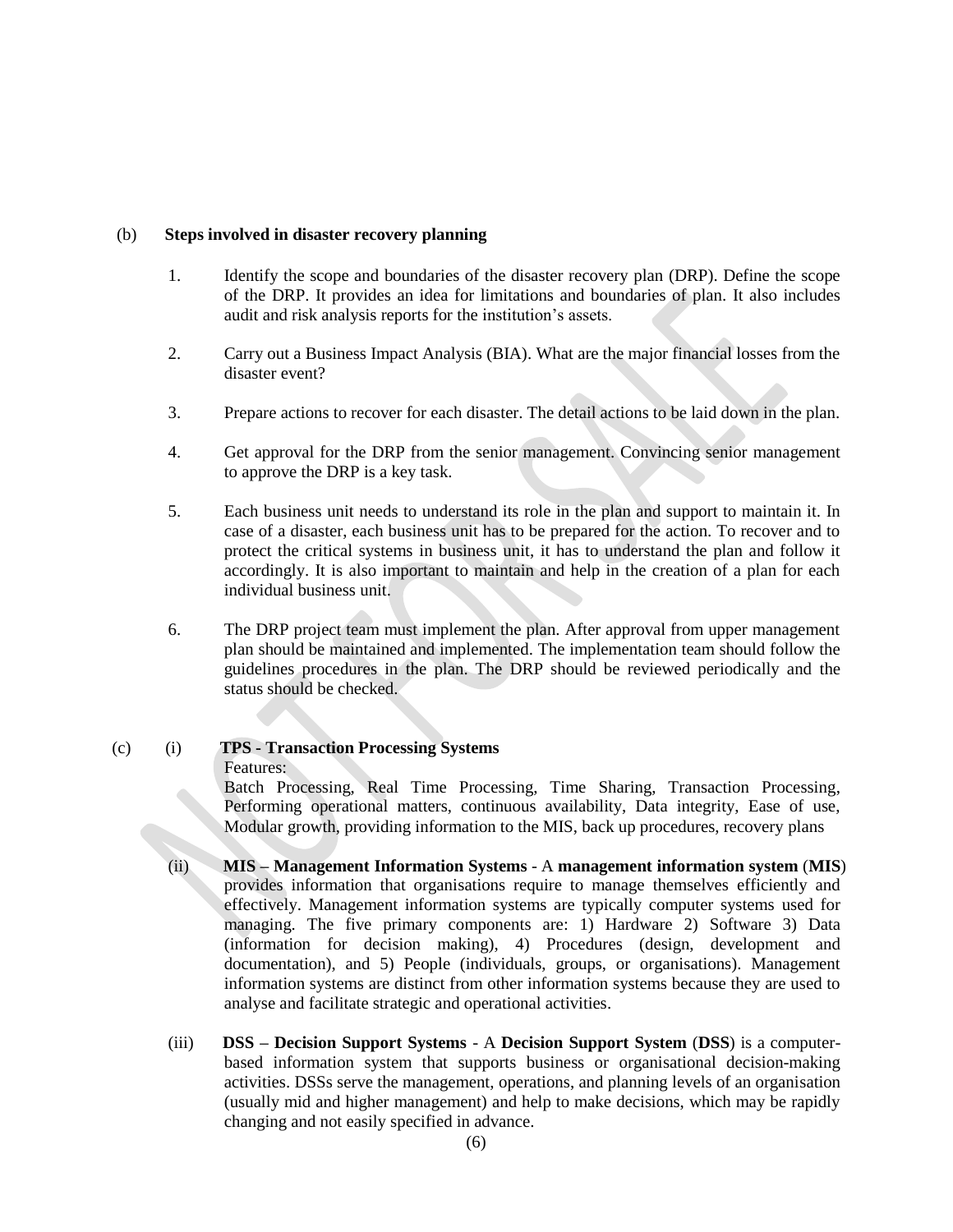- $\triangleright$  DSS tends to be aimed at the less well structured, underspecified problems that upper level managers typically face;
- $\triangleright$  DSS attempts to combine the use of models or analytic techniques with traditional data access and retrieval functions;
- $\triangleright$  DSS specifically focuses on features which make them easy to use by noncomputer people in an interactive mode; and
- $\triangleright$  DSS emphasises flexibility and adaptability to accommodate changes in the environment and the decision making approach of the user.
- (iv) **ESS – Executive Support Systems** An **Executive Support System** is a class of information systems that supports business and organisational decision-making activities. It is an interactive software-based system made to help decision makers compile useful information from a combination of raw data to identify and solve problems and make decisions.

Its key points are:

- 1. Improves personal efficiency
- 2. Speed up the progress of problems solving in an organisation.
- 3. Facilitates interpersonal communication
- 4. Promotes learning or training
- 5. Increases organisational control
- 6. Generates new evidence in support of a decision
- 7. Creates a competitive advantage over competition
- 8. Encourages exploration and discovery on the part of the decision maker
- 9. Reveals new approaches to thinking about the problem space
- 10. Helps automate the managerial processes.

#### **Examiners' comments**

Majority of the candidates did not consider the controls for the web based information system in part (a) and gave general system controls; the answer should be controls in a web based (network) information system. Candidates should carefully read the question and understand it before answering.

Most of the candidates gave very good answer for part (b). This area is well defined in the study pack and most of the candidates gave similar answers. However, a few candidates misunderstood the question and gave steps of SLC instead of DRP.

Answers to part (c) were also very good. The question is about main "types" of IS. However, some candidates did not consider word "type" and given answers such as supply chain management system, customer return management system, enterprise revenue planning system etc. Once again candidates should carefully read the question and understand it before answering. This area was also well defined in the study pack.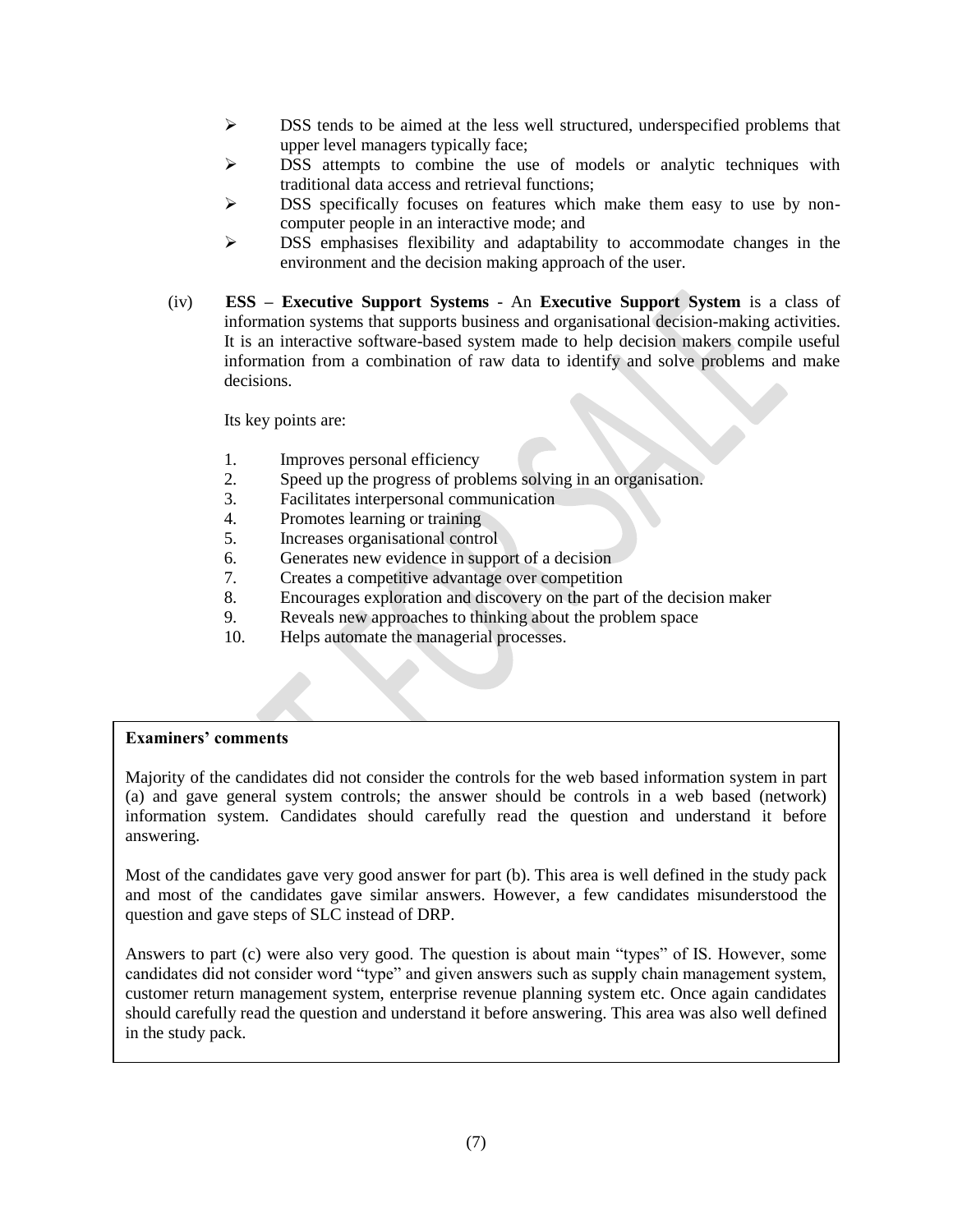- (a) (i) In this era, competitive advantage was accounted for in business and many business and economic theories etc. were established based on competitive advantage. In this context, a radical change on the conception of information took place and information systems were treated as a strategic resource for competitive advantage.
	- (ii) The purpose is to ensure the survival and prosperity of the organisation in the future by providing competitive advantages for the organisation. Strategic information systems can be used at all levels of the organisation and it fundamentally changes the firm's goals, products, services, internal and external relationships and alter the way an organisation conducts its business, within or outside.

#### (b)

- For most organisations' today, survival is dependent on IS.
- Key elements of the organisation dimension consist of people, structure, business processes, politics and culture.
- Organisation has a hierarchy of management levels and specialities. Their structure indicates a clear-cut division of labour and responsibilities. Some are experts trained for different functions.
- There are formal rules that have been developed over a long period of time for accomplish tasks. These rules guide the employees to execute a variety of tasks. Some of these procedures have been formally documented while others form informal work practices practiced similar to defect to rules or guides.
- Each organisation has a unique culture or fundamental set of assumptions, values, and ways of doing things that has been accepted over time. Some aspects of these culture can be found embedded in the IS.
- Different management levels and specialists create different interests and point of views. These different views sometimes result in conflicts and cults. These form the basis for organisational politics. Information systems emanating out of this cauldron of different perspectives, conflicts, compromises and agreements that are a natural part of all organizations.

 Understanding these different views, specialties, management levels and so on are very important when developing information systems. The unique features of the organisation should be reflected through its IS.

#### **Examiners' comments**

Majority of the candidates did not attempt to answer this question. Only a few candidates were able to given correct answers. Candidates may have misunderstood this question as most of the answers were not relevant to the question. Candidates should carefully read and understand the question before answering.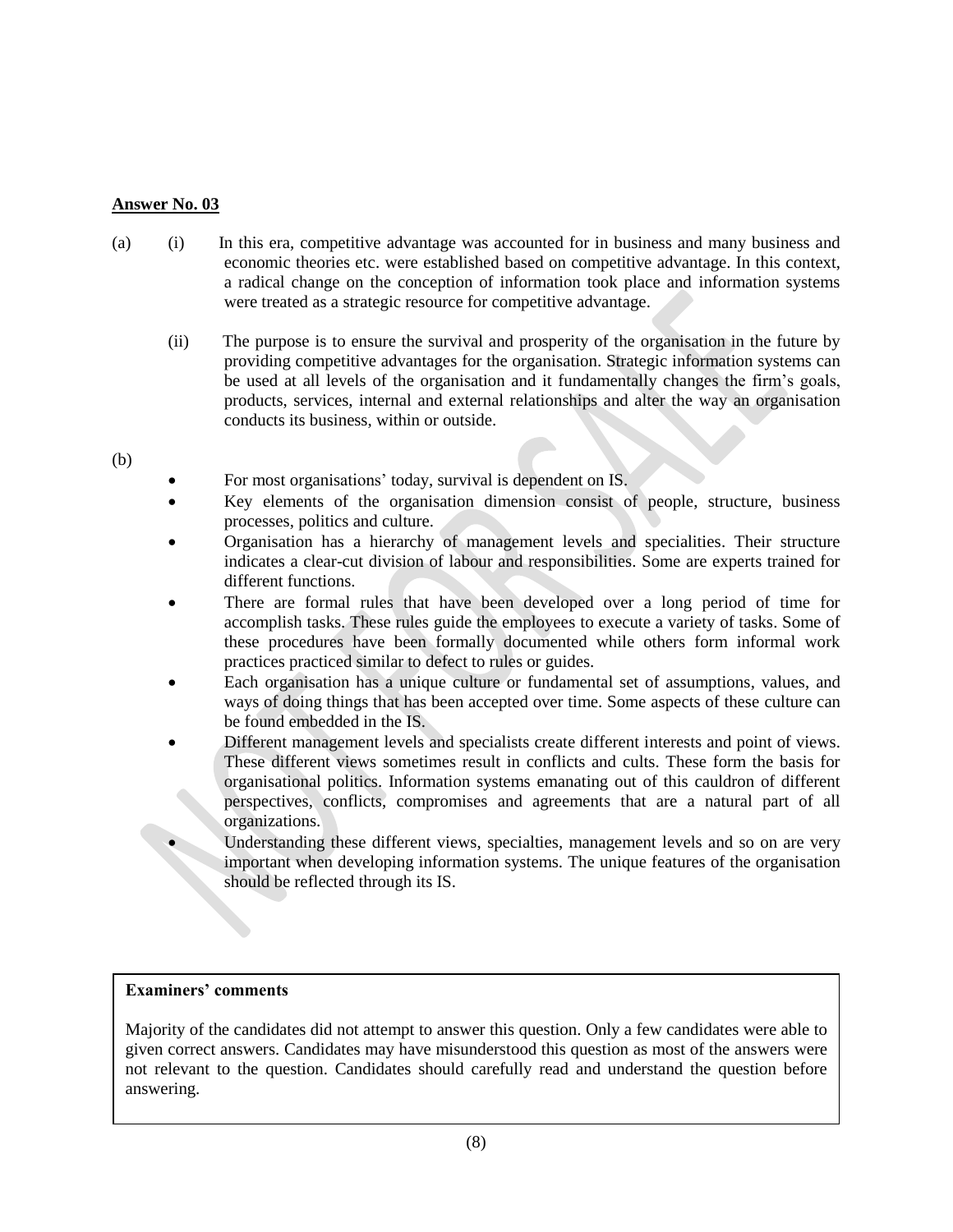#### (a) (i) **Multitasking**

Multitasking refers to multiprogramming on a single user operating system such as on a PC. This allows one user to run two or more programs concurrently on a single computer. E.g. Word processing program running (MS Word) while running a database program (MS Access) intermitted.

#### (ii) **Virtual Storage**

Virtual storage (Virtual Memory) is a dedicated storage space on the hard disk that the operating system uses in conjunction with Random Access Memory to preserve main memory space "Snap shots" from time to time for re-loading later. This allows to run programs of very large size compared to RAM memory size or more efficient multitasking. When the program is to be executed by the processor, the relevant "Memory portion" is mapped from virtual storage to RAM at that moment.

#### (iii) **Time Sharing**

Time sharing is an operating system capability that allows many users to share computer processing resources simultaneously. The CPU spends a fixed (approximately) a fixed amount of time on one program before moving on to the next (on a simple algorithm). The users do not feel that they get only a tiny size of time, intermittedly.

#### (iv) **Multiprocessing**

Multiprocessing is the capability of an operating system (OS) that allows linking two or more CPUs to work parallel. The OS can assign multiple CPUs to execute different instructions from one program or from different programs simultaneously. This OS allows to divide work between the CPUs. Multiprogramming uses one CPU for concurrent processing of many programs; multiprocessing uses many CPUS for many programs simultaneously.

#### (v) **Networking**

A computer network is a collection of computers linked together in a network topology such as star, parallel, ring, having a server(s) computer and clients computers. To provide services to a network and control it, the server computer has special capabilities called network management. The OS with these capabilities are called Network OS.

#### (b) (i) **System Monitors**

Performance monitors and security monitors are two common system support utilities available. Performance monitors are used to monitor the performance and usage of the computer system by monitoring CPU, RAM and Input-output, for its efficient use. Security monitors are used to monitor and control the use of the computer systems and provide warnings/messages and record evidence of unauthorised use of computer resources.

#### (ii) **Anti-virus Software**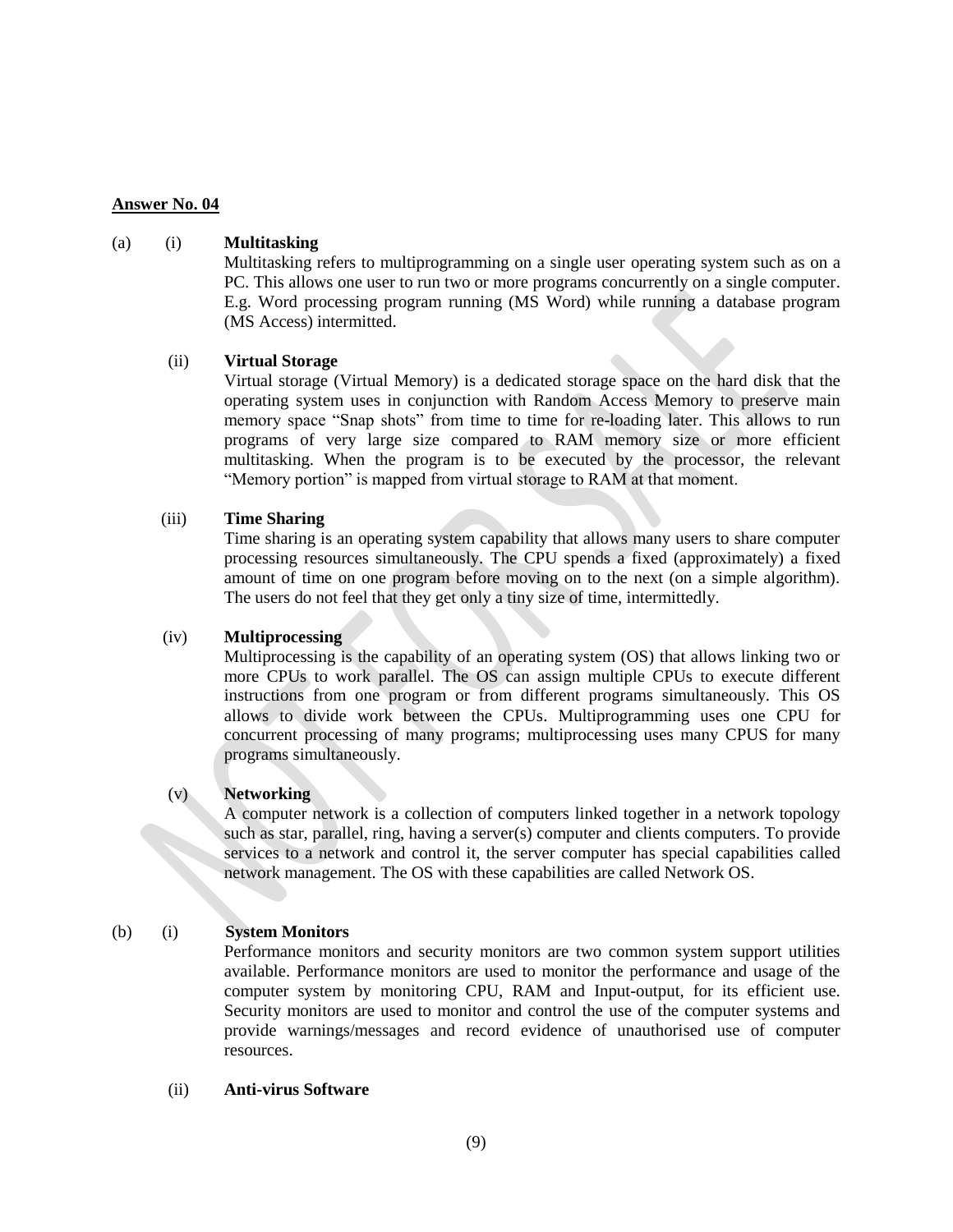Anti-virus software are programs which are used to scan for viruses (many types of viruses as commonly called but can be classified as Trojans, Worms etc.) and remove them by deleting, quarantine etc. Anti-virus software has to be kept up-to date by updating the engine and the databases of viruses because viruses are introduced to be undetected by the present software. These anti-virus software could be able to detect malicious changes in the storage disks or memories and correct them as far as possible. There are a few popular brands of anti-virus software in the market but none of these could eradicate all known viruses, and having more than one product active simultaneously also creates many serious issues.

#### (iii) **Backup**

Backup is the activity of copying files or databases so that they could be restored after a failure or a catastrophe. There are several backup procedures to an external medium – system. Identifying those important files/databases or simply if disks are available, a complete disk to disk backup is possible. Also there are several types of backups such as son-father-grandfather backups; on-site, off-site backups, disaster recovery systems etc.

#### (iv) **Disk compression**

With these software the space on the hard disks can be economised, can free space found to contain more repetitive characters.

#### (v) **ScanDisk**

ScanDisk detects most likely errors and the disk surface and corrects them. It can detect, correct and free space on the disk occupied by files with errors. Often ScanDisk runs automatically in the event the operating system is shut down improperly. Users can run ScanDisk at any time to evaluate the hard disk $(s)$ .

#### **Examiners' comments**

Majority of the candidates were able to answer this question correctly and obtained more than 8 marks. Most of answers are relevant and candidates seemed to have properly understood the question. However, some candidates did not explain the advanced features of operating systems. Some of them interchanged the answer for multitasking and multiprocessing. Explanations were not complete in part (a).

Part (b) answers were better than those of part (a). However, knowledge on ScanDisk was very poor.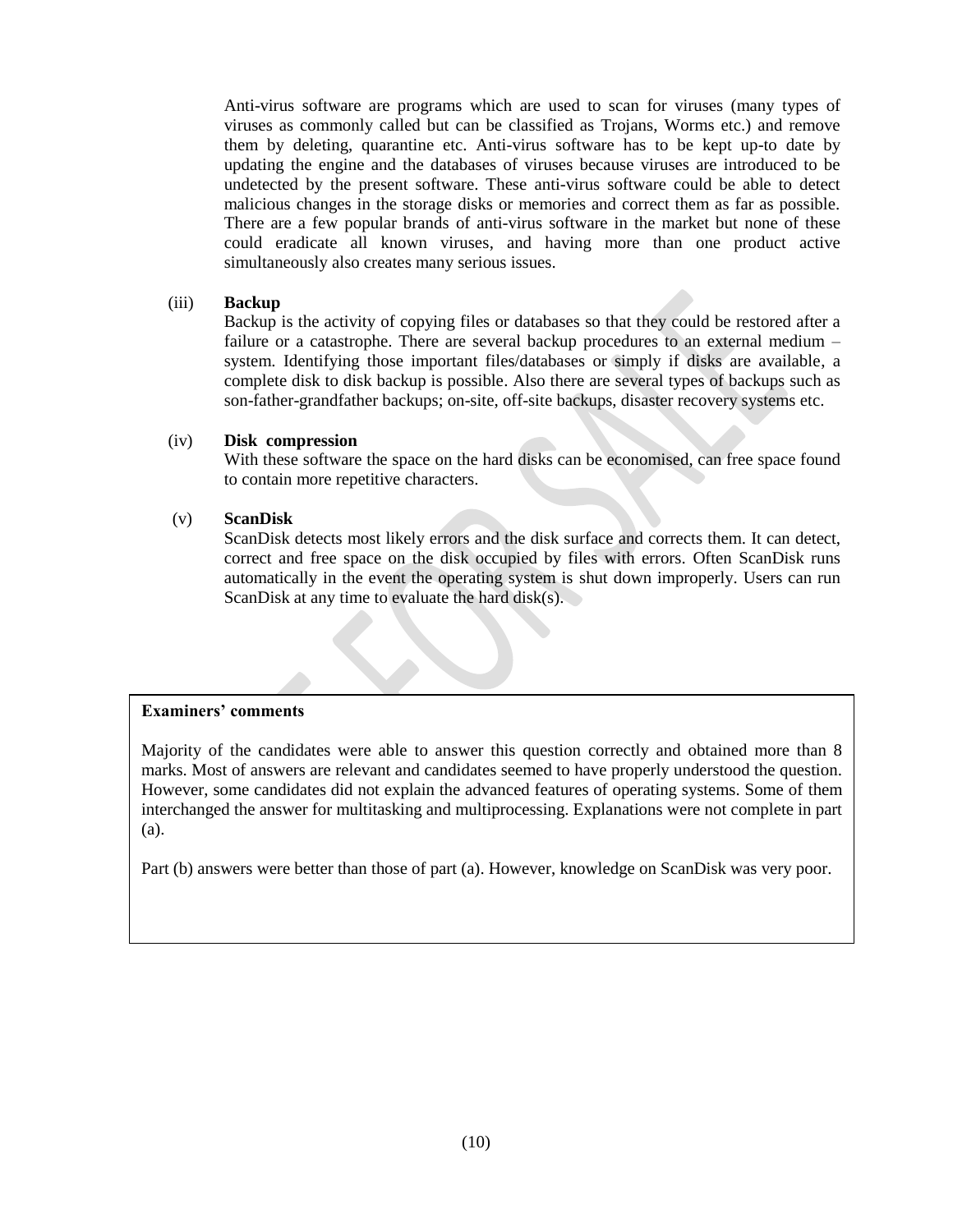#### (a) (i) eCommerce

- Business to Business, Business to Consumer, Business to Government
- (ii) Electronic markets
- (iii) Hosting a web service information
- (iv) Web advertising
- (v) Web invoicing delivery
- (vi) eBusiness
- (vii) Electronic payment methods e.g. Credit cards, digital cash, debit cards
- (viii) eProcurement, eTendering
- (ix) eRecruitment
- (x) eAttendence and leave control
- (b) (i) Higher IT knowledge of competing companies
	- (ii) Transaction with bogus/stolen credit/debit cards
		- (iii) Losses due to delays in updating the websites
		- (iv) Losses due to wrong information provided in the websites.
		- (v) Losses due to wrong deliveries
		- (vi) Breakdown in the Information System, IT system.
			- Sabotage, malicious attacks
- (c) (i) Update the IT knowledge (Technical and Commercial) within the company frequently
	- (ii) Keep vigilant about latest ways of committing eBusiness offences within the country/internally and update the relevant staff with latest ways of checking/evade such offences in the company system.
	- (iii) Maintain a list of bogus credit cards/debit cards, updated almost daily, for reference of the payment approving staff.
	- (iv) Employ a dedicated webmaster to keep the company website updated almost daily.
	- (v) Deliveries made to be checked/approved by more than two staff members to direct those to correct customers.
	- (vi) Obtain connections/links of many (at least two) Internet Service Providers (ISP) to keep dual/backup Internet services to enable customers to access company website easily.
	- (vii) Increase the bandwidth of Internet services.
	- (viii) Maintain a disaster recovery centre (backup) for the company website
	- (ix) Built-in good firewalls etc. to avoid any hacking into the company website.
	- (x) Deploy the company internal auditor to check this system frequently.
	- (xi) Frequently review this system by the top management/board of directors and find/initiate improvement to reach international standards.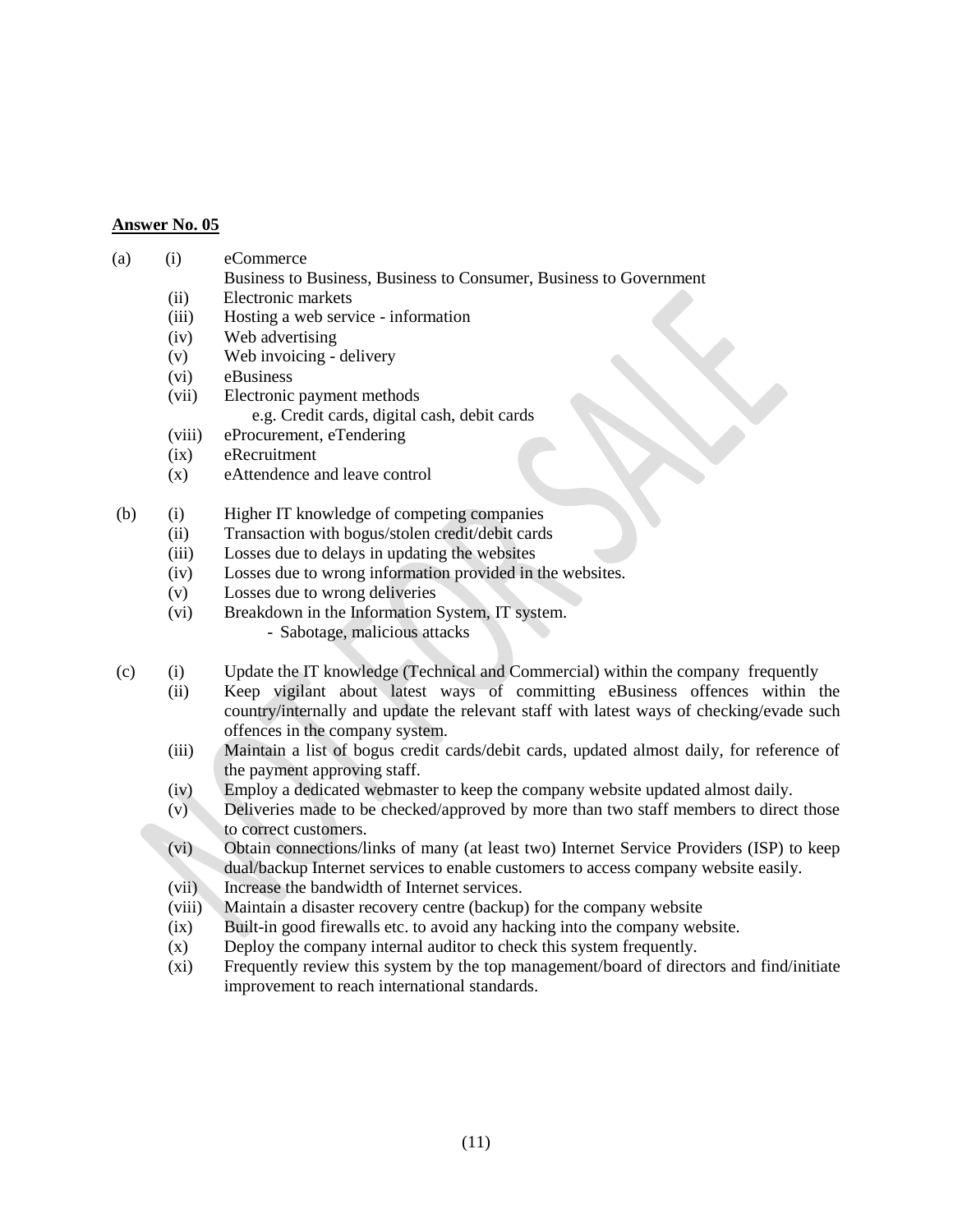#### **Examiners' comments**

Majority of the candidates gave correct answers for part (a) but explanations were not given as expected. Most of the answers were relevant to the question.

Some candidates did not give answers for part (b). Candidates were expected to give risks/trends for business methods identified in part (a). Most of them gave general threats, whilst some gave irrelevant answers to this question.

Remedial actions were given for part (c) but they were not explained. Candidates should carefully understand the wording of the question before answering.

#### **Answer No. 06**

#### (a) **Advantages**

- (i) Written by the company IT staff
	- Very low cost of production of application software
	- Developers are fully aware of company needs
	- Additional hardware needed will be minimum/marginal
	- No licenses necessary to use

#### (ii) Bought "off-the-shelf"

- Readily available to purchase
- Can find a product to suit the price for the company
- Features of the product can be examined before purchase
- Best software development features will be built in

#### (iii) Tailor made for the company

- Development will take care of all the needs of the company
- Can build-in certain features not available in ready-made ones
- Local languages can be used
- Performance of the package will be better than in (i)
- Expertise knowledge can be used to develop

#### (b) **Disadvantages**

- (i) Written by the company IT staff
	- Software engineering quality and performance not up to standard
	- Bugs can be present giving unnoticed serious errors
	- Not tested and verified software by certifying bodies
	- If the in-house programmers leave the company maintenance will be at jeopardy
	- May not be able to interface/upload/download with other software
- (ii) Bought "off-the-shelf"
	- May not be able to find a product to suit the company needs
	- Cannot customise to suit the company needs
	- Has to pay license fees for continuous use
	- Updates has to be purchased
- (iii) Tailor made for the company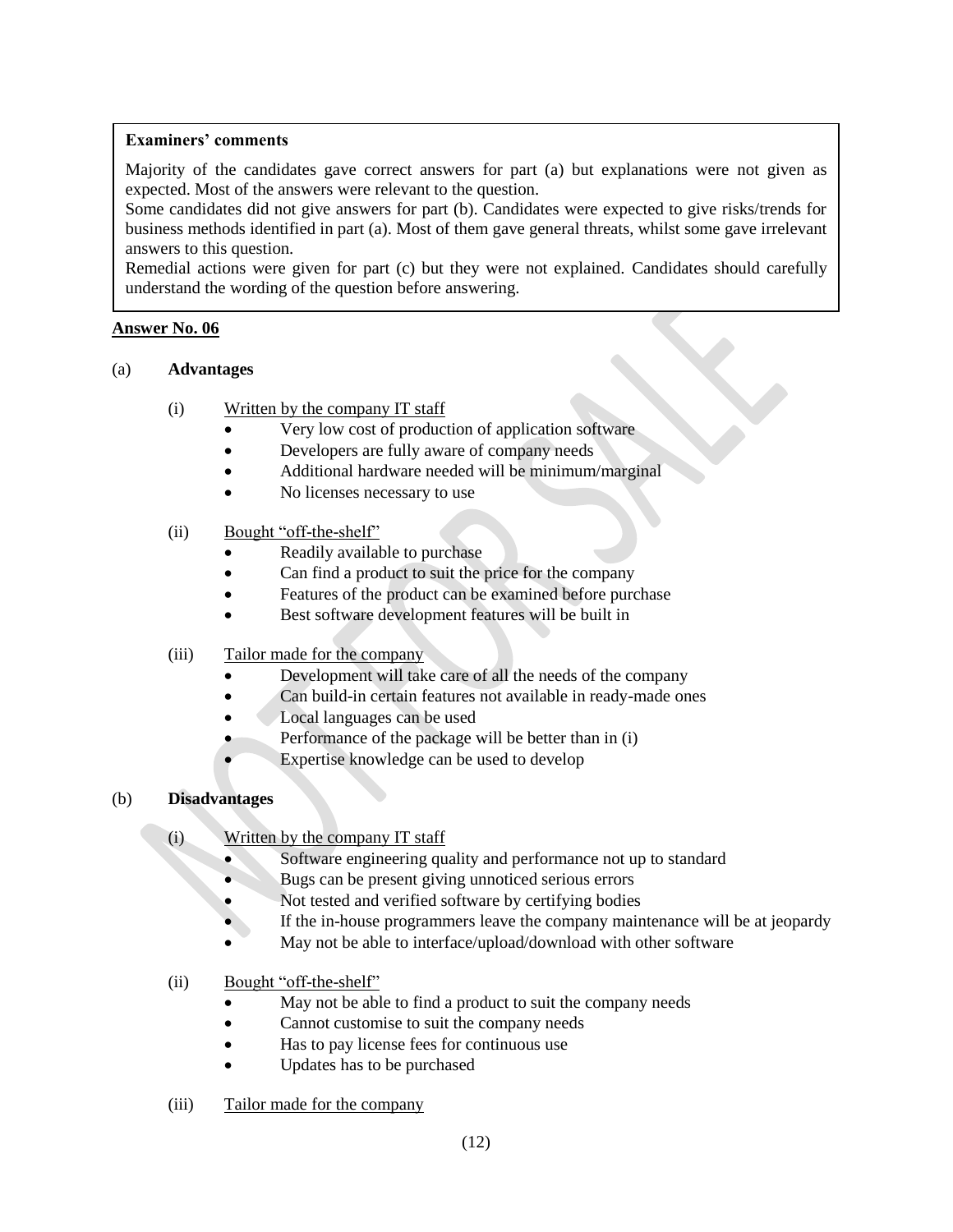- Will take a long time for system studies etc. to prepare the software
- Cost is higher
- Maintenance has to be contracted to the developers

- (c) (i) Protect all passwords, confidential numeric keys and other data in order to prevent them reaching hackers
	- (ii) Encryption to ensure the security of data during transmission. This involves a translation of data into secret code – cipher text.
	- (iii) Authentication a technique to make sure that a message has come from an authorised sender. Use a secret algorithm agreed between the sender and recipients of data.
	- (iv) System should built firewalls to prevent unwelcome intrusions into the company system. A determined hacker may be able to by-pass even these.
	- (v) Dial-back security requiring the person wanting access to the network to dial it and identify themselves first. The system can dial the person back on their authorised number before allowing them access.
	- (vi) All attempted violation of security should be automatically logged and the log checked regularly. Repeated violations which make some part of the system, automatically disconnected with alarms.
	- (vii) All transactions to be acknowledged through other media such as emails, sms etc. to the relevant stakeholders.
	- (viii) Use a very reliable Internet service provider(s)
	- (ix) Use very reliable international payment gateways.
	- (x) Maintain a strong Internal Audit team to sort out any complaints, irregularities and suspicious instants

#### **Examiners' comments**

Majority of the candidates understood parts (a) and (b) well and gave correct answers. However, majority of the candidates did not properly understand part (c) and answers were not at a satisfactory level. A few candidates interchanged advantages and disadvantages for each way of selecting the software package in parts (a) and (b).

However majority of candidates were able to score more than 10 marks out of 15 marks.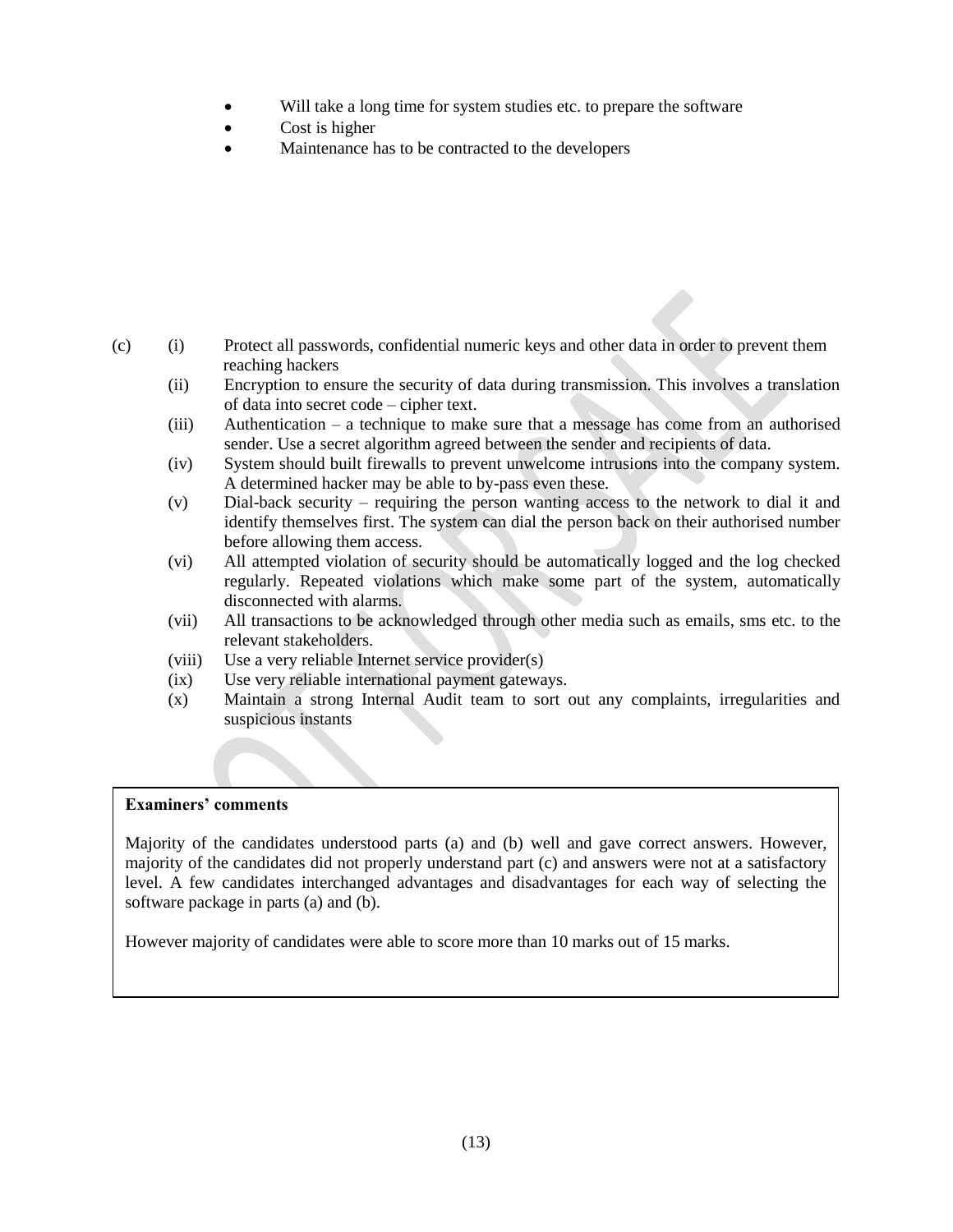- (a) (i) Operational Level
	- (ii) Management/Tactical Level<br>(iii) Strategic Level
		- Strategic Level

#### (b) (i) Manufacturing IS example

| <b>System</b>              | <b>Description</b>                    | <b>Organisational level</b> |
|----------------------------|---------------------------------------|-----------------------------|
| Machine control            | Control the actions of machines and   | Operational                 |
|                            | equipments                            |                             |
| Production planning        | Decide when and how many products     | Management/Tactical         |
|                            | should be placed                      |                             |
| <b>Facilities</b> location | Decide where to locate new production | Strategic                   |
|                            | facilities                            |                             |

### (ii) Sales and Marketing IS example

| <b>System</b>        | <b>Description</b>                       | <b>Organisational level</b> |
|----------------------|------------------------------------------|-----------------------------|
| Order processing     | Enter, process and track orders          | Operational                 |
| Pricing analysis     | Determine prices for products & services | Management/Tactical         |
| Sales trend forecast | Prepare 5 year sales forecast            | Strategic                   |

#### (iii) Human Resource Management IS example

| <b>System</b>           | <b>Description</b>                    | <b>Organisational level</b> |
|-------------------------|---------------------------------------|-----------------------------|
| Training & development  | Track employee training skills and    | Operational                 |
|                         | performance appraisal                 |                             |
| Compensation analysis   | Monitor the range and distribution of | Management / Tactical       |
|                         | employee wages, salaries and benefits |                             |
| Human resource planning | Plan the long term labour force needs | Strategic                   |

### (iv) Finance and Accounting IS example

| <b>System</b>       | <b>Description</b>             | <b>Organisational level</b> |
|---------------------|--------------------------------|-----------------------------|
| Accounts receivable | Tracks the money owed the firm | Operational                 |
| Budgeting           | Prepare short-term budgets     | Management/Tactical         |
| Profit planning     | Plan long term profits         | Strategic                   |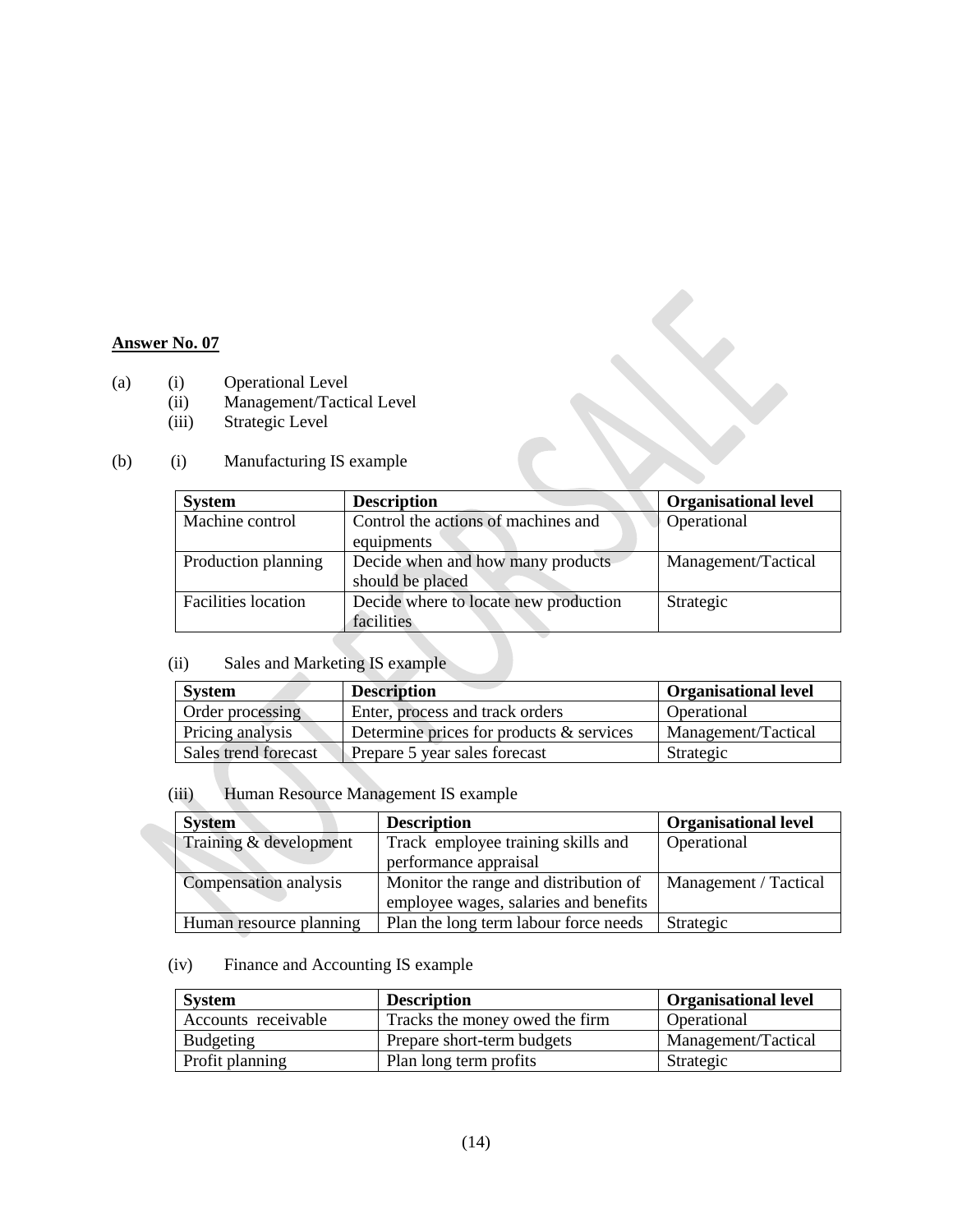#### **Examiners' comments**

Almost all the candidates correctly answered part (a). Majority of the candidates correctly answered for part (b) but did not give correct examples for each level. Most did not give the correct description for each system as well.

Candidates' knowledge on the subject area was very good. Most obtained more than 10 marks out of 15 marks.

#### **Answer No. 08**

#### (i) **Bandwidth**

Bandwidth describes the amount of information that can be passed through a communication channel in a given amount of time i.e. the capacity of the channel. The bandwidth is expressed in bits per second (bps), Kilo bits per second (Kbps), Mega bits per second (Mbps), Giga bits per second (Gbps). Bandwidth is a measure needed to estimate the number of receiving equipment which could be connected to a channel.

#### (ii) **Twisted Pair Cables**

Twisted pair cables comes in two varieties, shielded and unshielded. Unshielded twisted pair (UTP) is the most popular and is generally the best option for general networks (Cat5) of offices and homes.UTP cables can transmit digital signals over about 100m, and beyond that limit signals become poor. Networking using UTP is fairly easy. The price of 1m cable is about Rs. 40.

#### (iii) **Fiber Optic Cables**

Fiber optic cables consist of a centre glass core surrounded by several layers of protective materials. It transmits light rather than electronic signals eliminating the problems of electrical interference. This makes it ideal for certain environments that contain a large amount of electrical interference. Fiber optic cables have the ability to transmit signals over much longer distances than coaxial or twisted pair cables. It has the capability to carry information at vastly greater speeds and to serve services such as video conferencing and interactive services. Fiber optic cabling is expensive and implementation is difficult and requires special skills.

#### (iv) **Microwave transmission**

Electromagnetic waves having frequencies between 1 to 300 GHz are called microwaves. Microwaves go on straight lines and when transmitted on earth surface, only line-of-sight is followed without taking the curvature and hence need transmission and reception equipment to be on line-of-sight. Therefore, having tall antennas, longer distances can be covered on the earth's surface. Micro waves are uni-directional and can be narrowly focused to a target. To increase the coverage distance of a system, repeaters can be used.

Microwaves are very useful for unicasting communication. Therefore, used in cellular phones, satellite networks and wireless LANs.

#### (v) **Personal Area Networks (PANs)**

A PAN is a computer network used for communication among computer devices, including telephones and digital assistants, in proximity to an individual's body. The reach of a PAN is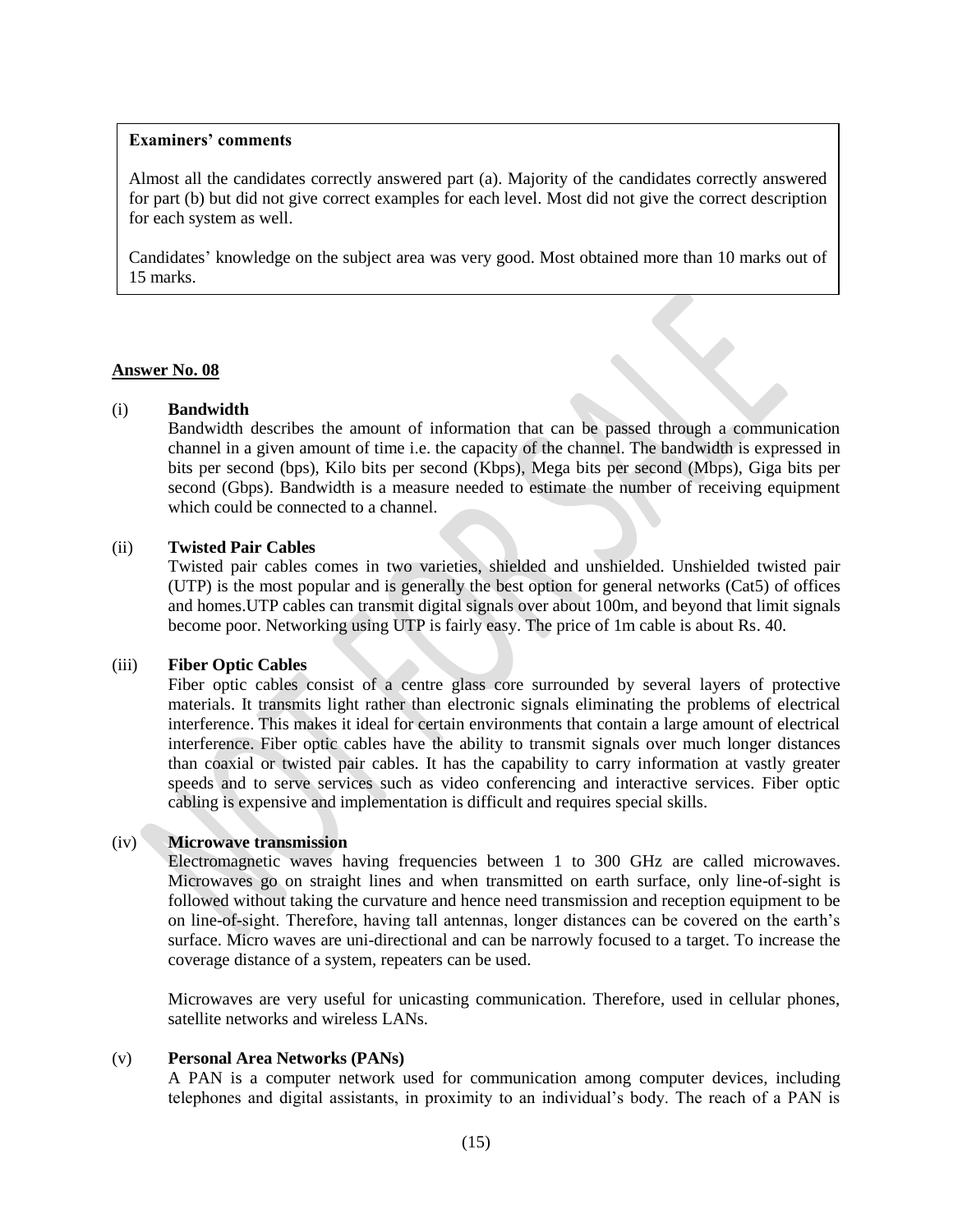typically a few meters. PANs can be used to communicate among devices themselves, or for connecting to higher level networks, uplink to the Internet. PANs can be wired or wireless.

#### (vi) **Extranet**

An extranet is a computer network that allows controlled access from the outside for specific business or educational purposes. Extranets are extensions to, or segments of private intranet networks that have been built in many corporations for information sharing and eCommerce. The level of access to the resources within the network can be set to different levels for individuals or groups of outside users. Access can be based on a username and password.

#### (vii) **Internet Protocols**

To connect computers – hosts on the Internet communication protocols are necessary.

TCP/IP (Transmission Control Protocol/Internet Protocol) are a suite of communication protocols available for every major kind of Operating System.

IP takes care of the communication with other computer and it is responsible for sending the packets to the correct destination.

HTTP - Hypertext Transfer Protocol manage the requests and responses over WWW.

FTP - File Transfer Protocol manages the file transfer over the Internet.

#### **Examiners' comments**

Most of the candidates did not attempt this question. However, majority of the candidates who attempted the question gave correct answers and obtained more than 8 marks out of the 15 marks. Some candidates gave unclear and irrelevant answers. The subject knowledge of candidates was not at the expected level and some candidates interchanged twisted pair cables and fibre optic cables.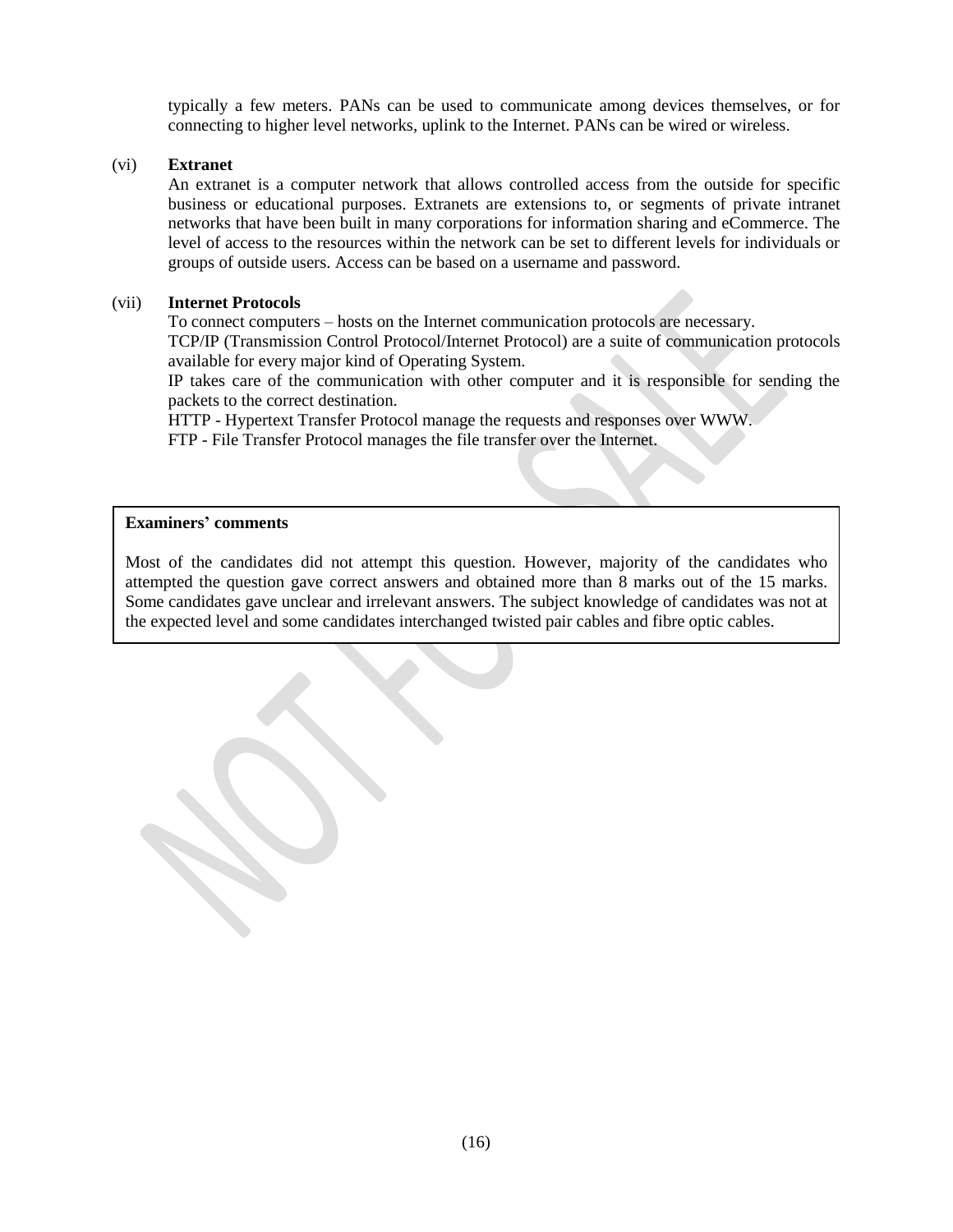

## **Notice of Disclaimer**

The answers given are entirely by the Institute of Chartered Accountants of Sri Lanka (CA Sri Lanka) and you accept the answers on an "as is" basis.

They are not intended as "Model answers', but rather as suggested solutions.

The answers have two fundamental purposes, namely:

- 1. to provide a detailed example of a suggested solution to an examination question; and
- 2. to assist students with their research into the subject and to further their understanding and appreciation of the subject.

The Institute of Chartered Accountants of Sri Lanka (CA Sri Lanka) makes no warranties with respect to the suggested solutions and as such there should be no reason for you to bring any grievance against the Institute of Chartered Accountants of Sri Lanka (CA Sri Lanka). However, if you do bring any action, claim, suit, threat or demand against the Institute of Chartered Accountants of Sri Lanka (CA Sri Lanka), and you do not substantially prevail, you shall pay the Institute of Chartered Accountants of Sri Lanka's (CA Sri Lanka's) entire legal fees and costs attached to such action. In the same token, if the Institute of Chartered Accountants of Sri Lanka (CA Sri Lanka) is forced to take legal action to enforce this right or any of its rights described herein or under the laws of Sri Lanka, you will pay the Institute of Chartered Accountants of Sri Lanka (CA Sri Lanka) legal fees and costs.

<sup>© 2013</sup> by the Institute of Chartered Accountants of Sri Lanka (CA Sri Lanka).